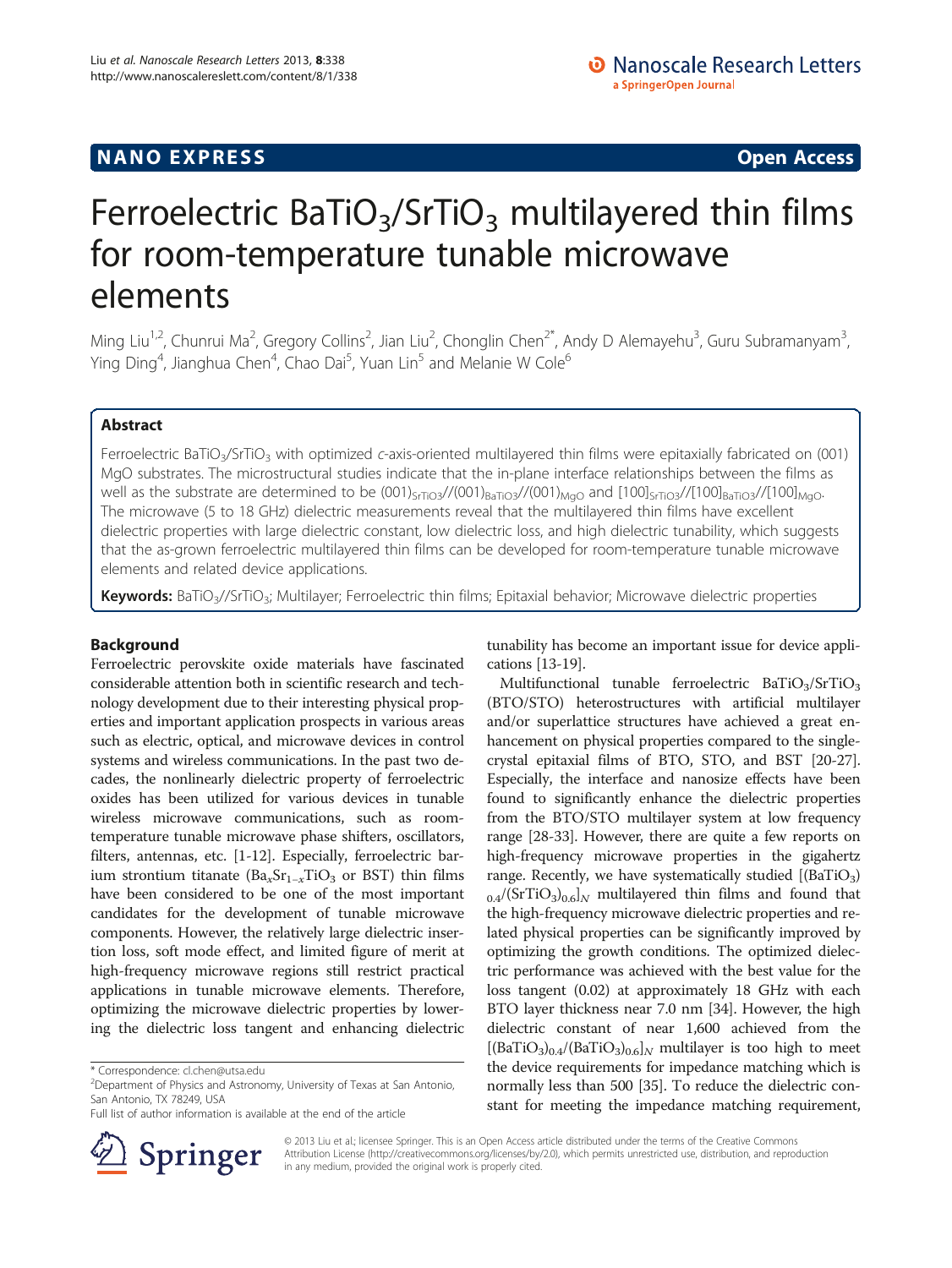we have redesigned and further investigated a new combination of BTO/STO multilayer systems of the optimized  $[(BaTiO<sub>3</sub>)<sub>0.5</sub>/(BaTiO<sub>3</sub>)<sub>0.5</sub>]<sub>16</sub>$  based on our above optimized multilayered structure. Here, we report our recent achievements on the microstructural studies and high-frequency microwave (5 to 18 GHz) dielectric measurements of  $[(BaTiO<sub>3</sub>)<sub>0.5</sub>/(SrTiO<sub>3</sub>)<sub>0.5</sub>]$ <sub>16</sub> on (001) MgO substrates.

## Methods

A KrF excimer pulsed laser deposition system with a wavelength of 248 nm was employed to fabricate the ferroelectric BTO/STO multilayered thin films on (001) MgO substrates. Single-phase pure BTO and STO targets were employed for the fabrication. The single-crystal MgO substrates were selected for the epitaxial growth of the superlattices because of their low frequency-dependent dielectric constant (approximately 9.7) and low loss tangent values (approximately 3.3  $\times$  10<sup>-7</sup>). The optimal growth conditions were found at a temperature higher than 840°C with an oxygen pressure of 250 mTorr under a laser energy density of about 2  $J/cm<sup>2</sup>$  with a repetition rate of 4 Hz. The BTO and STO layers have been designed to have the same thickness with a stacking periodic number  $(N)$  of 16, as seen in Figure 1. The microstructure, crystallinity, and epitaxial behavior of the as-grown multilayer were characterized by X-ray diffraction (XRD) and crosssectional electron microscopy. The microwave dielectric properties were characterized using a coplanar waveguide (CPW) test structure consisting of an 8720C Vector



Network Analyzer (Agilent Technologies, Inc., Santa Clara, CA, USA) and an on-wafer probe station. After the thru-reflect-line calibration, the swept frequency response of the S parameters can be obtained from the reference (CPW lines on bare MgO substrates) and test samples (CPW lines on BTO/STO multilayer-coated substrates). Details of the measurement technique can be found in the literature [[36,37](#page-5-0)].

## Results and discussion

Figure [2](#page-2-0) is the typical XRD pattern of the as-grown  $[(BaTiO<sub>3</sub>)<sub>0.5</sub>/(SrTiO<sub>3</sub>)<sub>0.5</sub>]<sub>16</sub>$  multilayered thin films on the (001) MgO substrate with a total thickness about 500 nm. Only (00 l) peaks appear in the  $\theta$ -2 $\theta$  scans for the multilayer and substrate, indicating that the multilayer is c-axis oriented or perpendicular to the substrate surfaces. The rocking curve measurements from the (002) reflection of the multilayer show that the full width at half maximum is about 0.9°, indicating that it has good single crystallinity and epitaxial quality. However, three additional peaks at  $2\theta \approx 22.04$ ,  $2\theta \approx 22.28$ , and  $2\theta \approx$ 22.79 appeared, which were identified as the satellite peaks of the (002) reflection. Thus, the multilayer thickness can be estimated from these satellite peaks using the standard formula  $L = [\lambda_{\text{Cu}(K\alpha)}/(\sin\theta_{n+1} - \sin\theta_n)]$ [[38\]](#page-5-0), where  $\lambda_{\text{Cu}(K\alpha)}$  is the wavelength of the Cu(K $\alpha$ ) radiation and  $n$  corresponds to the  $n$ th satellite peak. Therefore, the thickness of every periodic layer  $(L)$  was found to be about 35 nm, giving the overall multilayer thickness of about 560 nm. This result is in good agreement with the multilayer design. The  $\phi$  scans were also employed to study the epitaxial quality and the in-plane relationships between the multilayer and the substrate. The insets of Figure [2](#page-2-0) are the  $\phi$  scans taken from the {101} planes of the superlattices and MgO substrate. Only fourfold symmetric {101} reflections with sharp peaks were presented in the scans, suggesting that the multilayer has good single crystallinity and epitaxial quality. The in-plane interface relationships between the multilayer and the MgO substrate are therefore determined to be  $[100]_{STO}$ // $[100]_{BTO}$ // $[100]_{MgO}$  and  $(001)_{STO}$ // $(001)_{BTO}$ //  $(001)_{\text{MeO}}$ . These interface relationships indicate that the multilayer has the cube-on-cube epitaxial growth nature.

To further understand the epitaxial nature and interface structures of the as-grown multilayer, high-resolution transmission electron microscopy (HRTEM) and highangle annular dark-field scanning transmission electron microscopy (HAADF-STEM) were employed to study the interface microstructure of the BTO/STO multilayer on (001) MgO substrates. Figure [3](#page-2-0)a is a bright-field TEM image of the ferroelectric BTO/STO multilayer grown on the (001) MgO substrate. The multilayered structures can be clearly seen from HRTEM images. The inset is a selected area electron diffraction pattern taken at the film/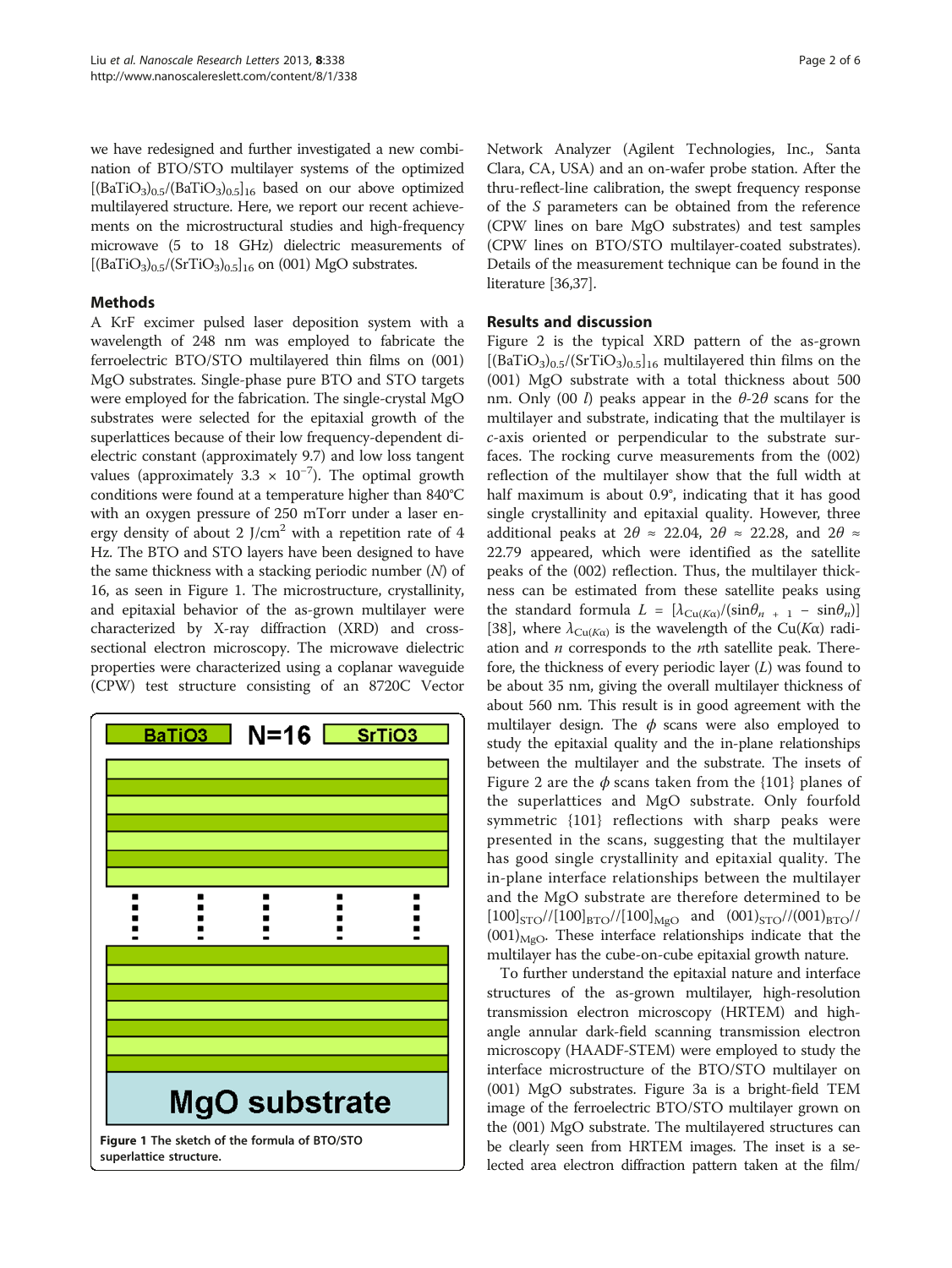<span id="page-2-0"></span>

substrate interface with the electron beam direction parallel to the  $[100]_{\text{MeO}}$ . The interface relationship of the as-grown BTO/STO multilayer was determined to be  $(001)_{\text{BTO/STO}}/$  $(001)_{\text{MgO}}$  and  $[100]_{\text{BTO/STO}}/([100]_{\text{MgO}}$  with respect to the MgO substrate. Figure 3b is the HAADF-STEM image showing the multilayered structure with sharp interface structures. The electron diffraction, HRTEM, and HAADF-STEM studies on the as-grown multilayer suggest that the films have good single crystallinity and epitaxial quality.

The CPW test structure was used to determine the high-frequency microwave dielectric properties of the BTO/STO superlattices on (001) MgO. The test structures were fabricated on the bare MgO substrate (reference sample or 'Ref') and the multilayer (test sample or 'Test') to determine the attenuation and phase constants with and without the film test samples, which were used to compare the propagation characteristics between the reference and test samples. Figure [4](#page-3-0)a shows the swept frequency responses for the reference and test samples from 5 to 18 GHz. It can be seen that the insertion loss contribution from the multilayer is only about approximately 0.17 dB at 5 GHz and approximately 0.45 dB at

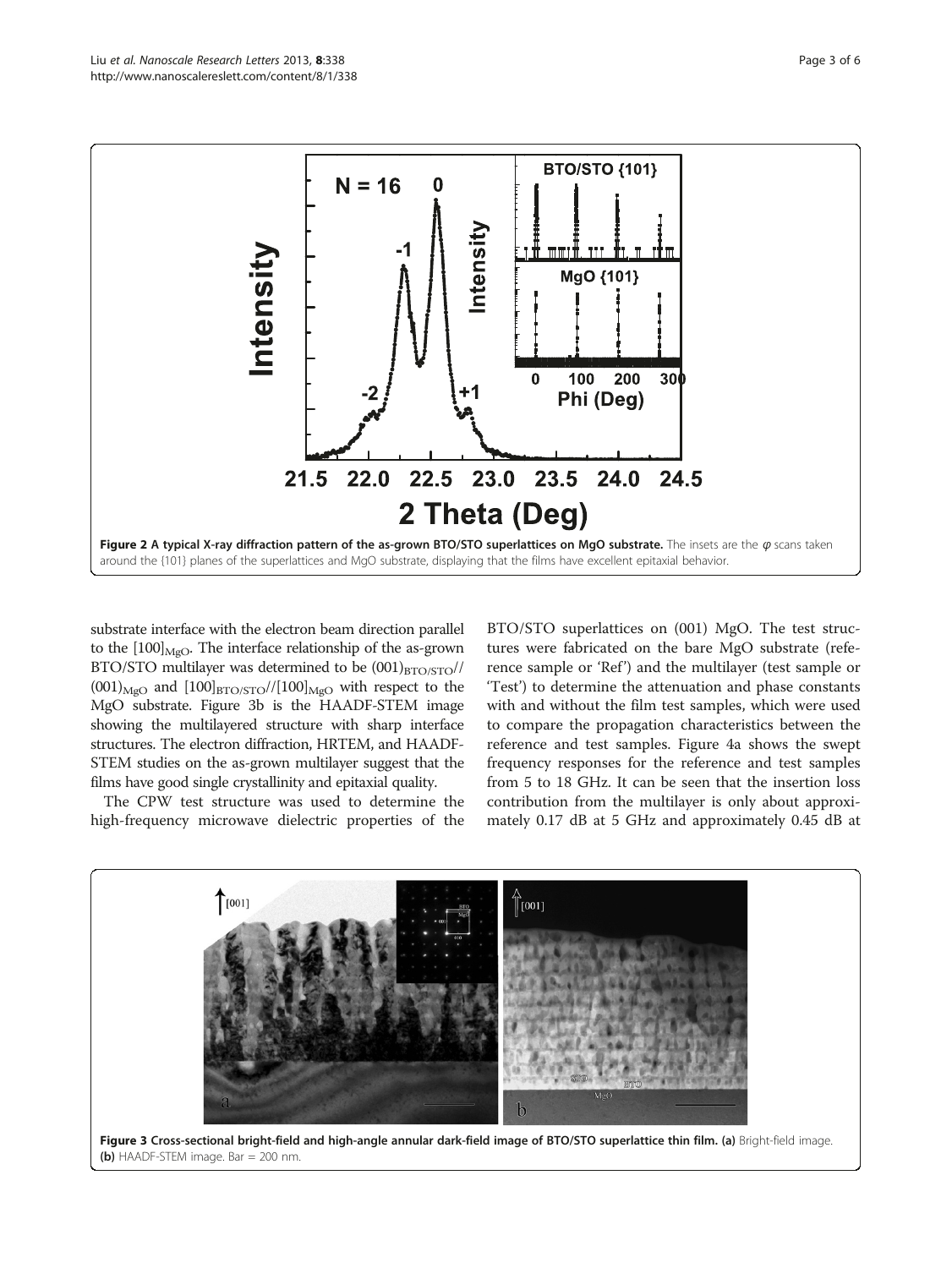<span id="page-3-0"></span>

18 GHz, indicating that the films have low insertion loss at these frequencies. The inset of Figure 4a is the plot of the relative insertion phase of  $S_{21}$  for the reference and test samples. The total relative phase of S21 in degrees can be obtained by adjusting the phase of  $S_{21}$  to a lagging phase. From the magnitude and the relative phase of  $S_{21}$ , we can obtain the attenuation and phase constant for the reference and test samples. Figure 4b shows the calculated and the measured conductor loss and dielectric loss in the sample. It is clearly seen that the calculated and measured total losses are well matched.

Once the capacitance of the films was determined, the relative dielectric constant of the film  $\varepsilon$ <sub>film</sub> can be obtained by conformal mapping technique [\[33](#page-4-0)],  $C_{\text{film}}$  $\approx \varepsilon_0$  ( $\varepsilon_{\text{film}} - \varepsilon_{\text{sub}}$ ) 2 t/s, if the limit of film thickness t  $\kappa$  s, where s is the spacing distance between the center conductor and the ground line for the CPW line, and  $\varepsilon_{\rm sub}$  is the relative dielectric constant of the



substrate. Figure 5a shows the frequency dependence of the relative dielectric constant and the loss tangent for the multilayer. The relative dielectric constant and the loss tangent are varying from 340 to 445 and from 0.001 to 0.04, respectively. A maximum dielectric constant of approximately 445 at 10.65 GHz and a minimum dielectric loss of approximately 0.001 at 7.15 and 16.425 GHz were found. Figure 5b is the plot of the tunability versus the frequency of the multilayer, showing that a large dielectric tunability of 12% to 35% has been achieved from 5 to 18 GHz with a bias voltage of 200 V or an applied field of 200 kV/cm. These results indicate that the optimized dielectric performance for such a designed multilayer occurs at 10 to 12 GHz with an optimized dielectric constant of 445, a dielectric loss of 0.01, and a dielectric tenability of 35%. Overall, the microwave dielectric property of the BTO/STO multilayer on (001) MgO suggests that this system can be developed for room-temperature tunable microwave elements and related device applications.

#### **Conclusions**

In summary, ferroelectric BTO/STO multilayers have been epitaxially grown on (001) MgO by pulsed laser deposition. The microstructural studies from X-ray diffraction show that the as-designed multilayers are c-axis oriented with good epitaxial nature. The high-frequency microwave (5 to 18 GHz) dielectric measurements reveal that the multilayers have excellent microwave dielectric properties with very low dielectric loss and high dielectric tenability, which suggests that the BTO/STO multilayers on (001) MgO have great potential for the development of room-temperature tunable microwave elements and related applications.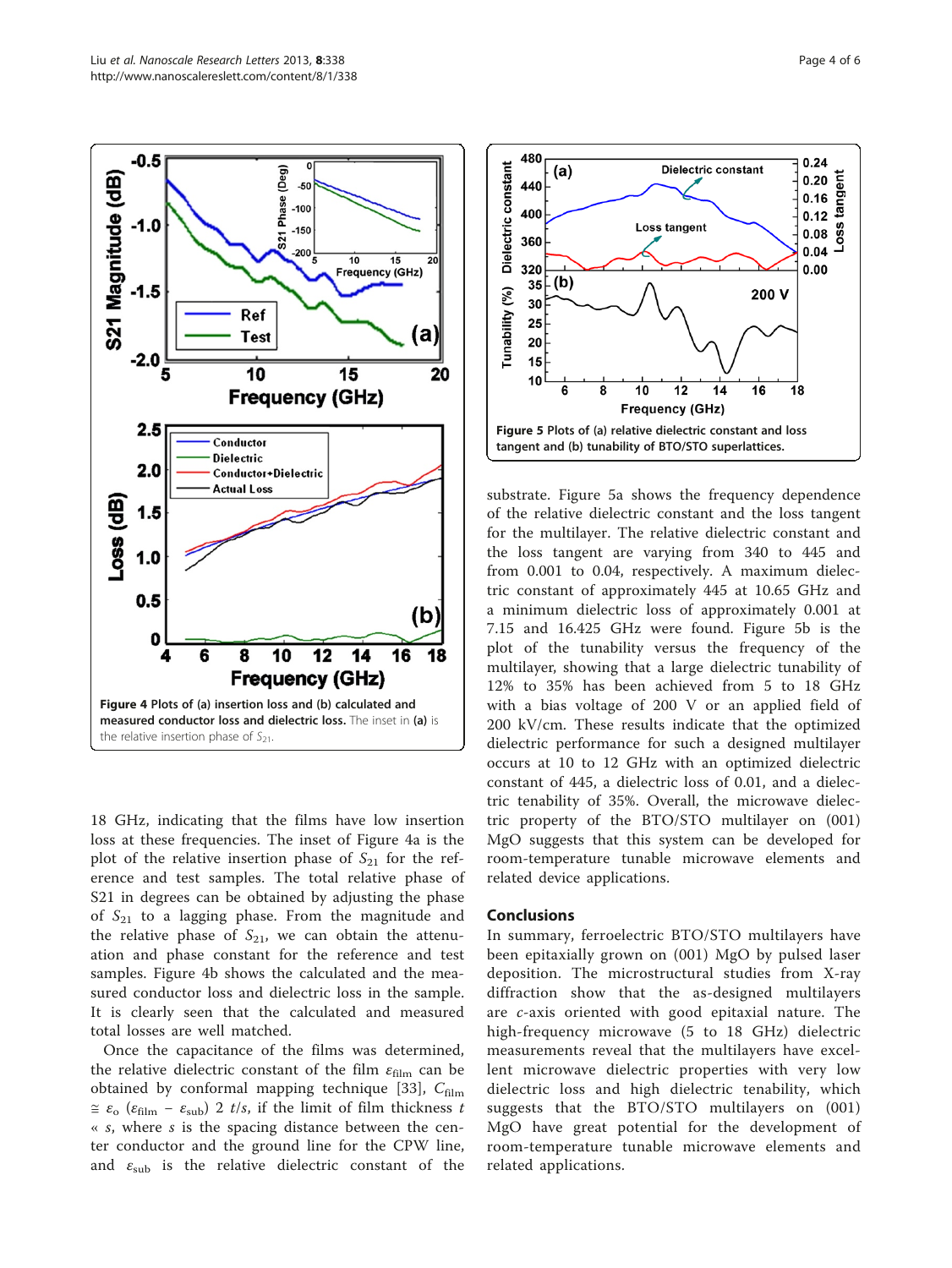#### <span id="page-4-0"></span>Competing interests

The authors declare that they have no competing interests.

#### Authors' contributions

GC and CC designed and set up the experimental system. ML and CC planned the experiments. ML fabricated the films with the assistance of CM, GC, and JL. ADA and GS conducted the measurement of high-frequency microwave dielectric properties. YD and JC performed the electron microscopy studies. CD and YL performed the X-ray diffraction characterizations. MWC assisted in the data analysis. ML and CC wrote the manuscript. All authors read and approved the final manuscript.

#### Acknowledgements

This research was partially supported by the National Science Foundation under NSF-NIRT-0709293 and the Natural Science Foundation of China under 11028409. Also, Dr. Ming Liu and Dr. Chunrui Ma would like to acknowledge the support from the 'China Scholarship Council' for their PhD researches at UTSA.

#### Author details

<sup>1</sup> Electronic Materials Research Laboratory, Key Laboratory of the Ministry of Education and International Center for Dielectric Research, Xi'an Jiaotong University, Xi'an 710049, People's Republic of China. <sup>2</sup>Department of Physics and Astronomy, University of Texas at San Antonio, San Antonio, TX 78249, USA. <sup>3</sup>Department of Electrical and Computer Engineering, University of Dayton, Dayton, OH 45469, USA. <sup>4</sup>Center of High Resolution Electron Microscopy, Hunan University, Changsa, Hunan 410082, People's Republic of China. <sup>5</sup>State Key Laboratory of Electronic Thin Films and Integrated Devices, University of Electronic Science and Technology of China, Chengdu, Sichuan 610054, People's Republic of China. <sup>6</sup>Rodman Materials Research Directorate, U.S. Army Research Laboratory, Aberdeen Proving Ground, Aberdeen, MD 21005-5069, USA.

#### Received: 15 May 2013 Accepted: 17 July 2013 Published: 29 July 2013

#### References

- Tagantsev AK, Sherman VO, Astafiev KF, Venkatesh J, Setter N: Ferroelectric materials for microwave tunable applications. *J Electroceramics* 2003, 11:5–66.
- Lin Y, Chen CL: Interface effects on highly epitaxial ferroelectric thin films. J Mat Sci 2009, 44:5274–5287.
- 3. Chen CL, Shen J, Chen SY, Luo GP, Chu CW, Miranda FA, Van Keuls FW, Jiang JC, Meletis EI, Chang H: Epitaxial growth of dielectric  $Ba_{0.6}Sr_{0.4}TiO<sub>3</sub>$ thin film on MgO for room temperature microwave phase shifters. Appl Phys Lett 2001, 78:652–654.
- 4. Sriram S, Bhaskaran M, Mitchell DG, Mitchell A: Lattice quiding for low temperature crystallization of rhombohedral perovskite-structured oxide thin films. Crystal Growth & Des 2010, 10:761–764.
- 5. Liu M, Ma CR, Collins G, Liu J, Chen CL, Shui L, Wang H, Dai C, Lin Y, He J, Jiang JC, Meletis EI, Zhang QY: Microwave dielectric properties with optimized Mn-doped  $Ba_{0.6}Sr_{0.4}TiO_3$  highly epitaxial thin films. Crystal Growth & Des 2010, 10:4221–4223.
- Xu JB, Zhai JW, Yao X: Growth and characterization of  $Ba_xSr_{1-x}TiO_3$  thin films derived by a low-temperature process. Crystal Growth & Des 2006, 6:2197–2199.
- 7. Chen CL, Chen HH, Zhang Z, Brazdeikis A, Huang ZJ, Chu WK, Chu CW, Miranda FA, Van Keuls FW, Romanofsky RR, Liou Y: Epitaxial ferroelectric  $Ba<sub>0.5</sub>Sr<sub>0.5</sub>TiO<sub>3</sub>$  thin films for room-temperature tunable element applications. Appl Phys Lett 1999, 75:412–414.
- Kim WJ, Chang W, Qadri SB, Pond MJ, Kirchoefer SW, Chrisey DB, Horwitz JS: Microwave properties of tetragonally distorted ( $Ba<sub>0.5</sub>Sr<sub>0.5</sub>$ )TiO<sub>3</sub> thin films. Appl Phys Lett 2000, 76:1185–1187.
- 9. Lin Y, Chen X, Liu SW, Chen CL, Lee JS, Li Y, Jia QX, Bhalla A: Anisotropic inplane strains and dielectric properties in (Pb, Sr)TiO3 thin films on NdGaO3 substrates. Appl Phys Lett 2004, 84:577–579.
- 10. Liu SW, Lin Y, Weaver J, Donner W, Chen X, Chen CL, Jiang JC, Meletis EI, Bhalla AS: High-dielectric-tunability of ferroelectric (Pb, Sr)TiO3 thin films on (001) LaAlO3. Appl Phys Lett 2004, 85:3202–3204.
- 11. Liu M, Liu J, Collins G, Ma CR, Chen CL, Alemayehu G, Subramanyam G, Dai C, Lin Y, He J, Jiang JC, Meletis EI, Zhang QY: High epitaxial ferroelectric

relaxor Mn-doped Ba(Zr, Ti)O3 thin films on MgO substrates. J Adv Dielectrics 2011, 1:383–387.

- 12. Alldredge LMB, Chang W, Kirchoefer SW, Pond JM: Microwave dielectric properties of BaTiO3 and Ba0.5Sr0.5TiO3 thin films on (001) MgO. Appl Phys Lett 2009, 95:222902.
- 13. Kanuss LA, Pond JM, Horwitz JS, Chrisey DB: The effect of annealing on the structure and dielectric properties of Ba<sub>x</sub>Sr<sub>1−x</sub>TiO<sub>3</sub> ferroelectric thin films. Appl Phys Lett 1996, 69:25–27.
- 14. Chang WT, Horwitz JS, Cater AC, Pond JM, Kirchoefer SW, Gilmore CM, Chrisey DB: The effect of annealing on the microwave properties of Ba<sub>0.5</sub>Sr<sub>0.5</sub>TiO<sub>3</sub> thin films. Appl Phys Lett 1999, 74:1033-1035.
- 15. Takemura K, Sakuma T, Miyasaka Y: High dielectric constant (Ba, Sr)TiO3 thin films prepared on RuO2/sapphire. Appl Phys Lett 1994, 64:2967–2969.
- 16. Moon SE, Kim EK, Kwak MH, Ryu HC, Kim YT: Orientation dependent microwave dielectric properties of ferroelectric Ba<sub>1−x</sub>Sr<sub>x</sub>TiO<sub>3</sub> thin films. Appl Phys Lett 2003, 83:2166–2168.
- 17. Yuan Z, Lin Y, Weaver J, Chen X, Chen CL, Subramanyam G, Jiang JC, Meletis EI: Large dielectric tunability and microwave properties of Mn-doped (Ba, Sr)TiO3 thin films. Appl Phys Lett 2005, 87:152901–152903.
- 18. Cole MW, Joshi PC, Ervin MH, Wood MC, Pfeffer RL: The influence of Mg doping on the materials properties of Ba<sub>1−x</sub>Sr<sub>x</sub>TiO<sub>3</sub> thin films for tunable device applications. Thin Solid Film 2000, 374:34–41.
- 19. Jain M, Majumder SB, Katiyar RS, Agrawal DC, Bhalla AS: Dielectric properties of sol-gel-derived  $MgO:Ba_{0.5}Sr_{0.5}TiO_3$  thin-film composites. Appl Phys Lett 2002, 81:3212–3214.
- 20. Cole MW, Weiss CV, Ngo E, Hirsch S, Coryell LA, Alpay SP: Dielectric properties of MgO-doped compositionally graded multilayer barium strontium titanate films. Appl Phys Lett 2008, 92:182906.
- 21. Zhong S, Alpay SP, Cole MW, Ngo E, Hirsch S, Demaree JD: Highly tunable and temperature insensitive multilayer barium strontium titanate films. Appl Phys Lett 2007, 90:092901.
- 22. Nakagawara O, Shimuta T, Makino T, Arai S: Epitaxial growth and dielectric properties of (111) oriented BaTiO<sub>3</sub>/SrTiO<sub>3</sub> superlattices by pulsed-laser deposition. Appl Phys Lett 2000, 77:3257–3259.
- 23. Lee J, Kim L, Kim J, Jung D, Waghmare UV: Dielectric properties of BaTiO<sub>3</sub>/SrTiO<sub>3</sub> ferroelectric thin film artificial lattice. J Appl Phys 2006, 100:051613.
- 24. Ge SB, Ning ZY, Dong ZG, Shen MR: Investigation on dielectric properties of polycrystalline BT/ST multilayer thin films. J Phys D: Appl Phys 2002, 35:906–910.
- 25. Xu R, Shen MR, Ge SB, Gan ZQ, Gao WW: Dielectric enhancement of sol-gel derived BaTiO<sub>3</sub>/SrTiO<sub>3</sub> multilayered thin films. Thin Solid Films 2002, 406:113–117.
- 26. Qu BD, Evstigneev M, Johnson DJ, Prince RH: Dielectric properties of  $BaTiO<sub>3</sub>/SrTiO<sub>3</sub>$  multilayered thin films prepared by pulsed laser deposition. Appl Phys Lett 1998, 72:1394–1396.
- 27. Kim L, Jung DG, Kim JY, Kim S, Lee J: Strain manipulation in BaTiO<sub>3</sub>/SrTiO<sub>3</sub> artificial lattice toward high dielectric constant and its nonlinearity. Appl Phys Lett 2003, 82:2118–2120.
- 28. Tabata H, Tanaka H, Kawai T: Formation of artificial BaTiO<sub>3</sub>/SrTiO<sub>3</sub> superlattices using pulsed laser deposition and their dielectric properties. Appl Phys Lett 1994, 65:1970–1972.
- 29. Christen HM, Knauss LA, Harshavardhan KS: Field-dependent dielectric permittivity of paraelectric superlattice structures. Mater Sci Eng B 1998, 56:200–203.
- 30. Harigai T, Tsurumi T: Dielectric properties of perovskite-type artificial superlattices. Ferroelectrics 2007, 346:56-63.
- 31. Kim J, Kim Y, Kim YS, Lee J, Kim L, Jung D: Large nonlinear dielectric properties of artificial BaTiO<sub>3</sub>/SrTiO<sub>3</sub> superlattices. Appl Phys Lett 2002, 80:3581–3583.
- 32. Zhong S, Alpay P, Mantese JV: High dielectric tunability in ferroelectricparaelectric bilayers and multilayer superlattices. Appl Phys Lett 2006, 88:132904.
- 33. Okatan MB, Mantese JV, Alpay P: Polarization coupling in ferroelectric multilayers. Phys Rev B 2009, 79:174113.
- 34. Liu M, Ma CR, Collins G, Liu J, Chen CL, Dai C, Lin Y, Shui L, Xiang F, Wang H, He L, Jiang JC, Meletis EL Cole MW: Interface engineered BaTiO<sub>2</sub>/SrTiO<sub>2</sub> heterostructures with optimized high-frequency dielectric properties. ACS Appl Mater & Interface 2012, 4:5761–5765.
- 35. Subramanyam G, Cole M, Sun N, Srinivasan G, Kalkur T, Sbrockey N, Tompa G, Guo X, Chen CL, Alpay P, Rosetti G, Dayal K, Chen LQ, Schlom D: